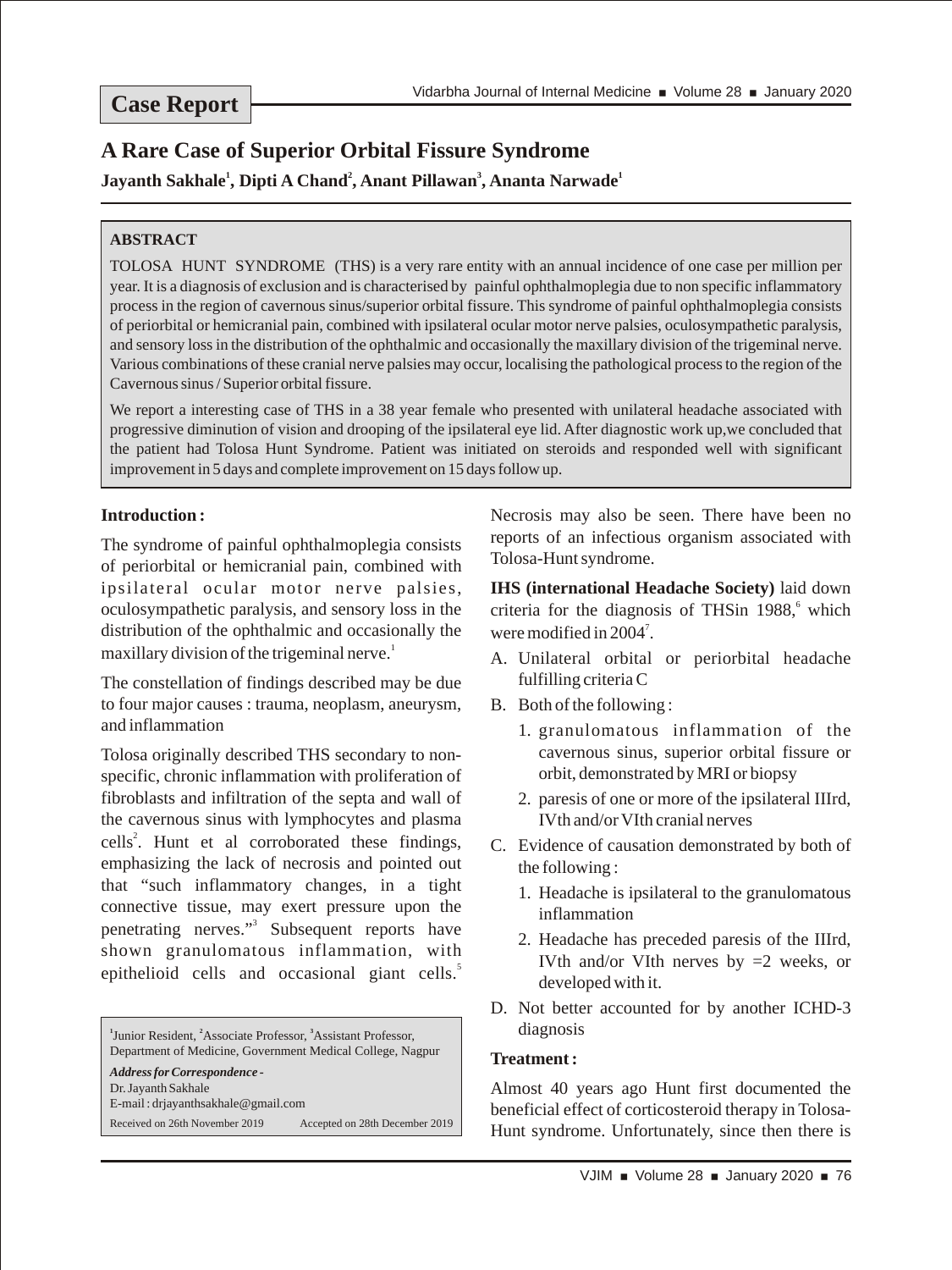little new information as to optimal dosage, duration of treatment, or alternative forms of therapy. Treatment should be with high dose steroids (1  $mg/kg/d)$  tapered slowly over 3 to 4 months<sup>1</sup>

# **Case Report :**

This 38 year female, resident of Seoni, MP was admitted with complaints of left-sided headache associated with periorbital pain for 1 month along with gradual diminution of vision in the left eye for 15 days, followed by complete loss of vision for the last 15 days. She also complained of progressive drooping of the left eyelid for the initial 15 days with complete drooping since last 15 days. There was no history of vomiting, fever, aura, congestion of eyes, photophobia, joint pains, oral ulcers, rash, limb weakness, any unknown bite, waxing and waning of complaints. She was not a known case of DM, HTN, Thyroid disorder, Koch's. Patient's general examination was within normal limits.

On CNS examination higher mental functions were normal.

- = On Cranial nerve examination, optic nerve examination revealed absent perception of light in the left eye, right eye was normal and bilateral fundus examination also was WNL.
- On 3rd, 4th, 6th cranial nerve examination; left complete ptosis was present along with dilated pupil and absent direct and consensual light reflex and accommodation reflex. In the Right eye, pupil was normal-sized along with preserved direct light reflex and accommodation reflex, although consensual light reflex was absent. On ocular movement examination, complete ophthalmoplegia was present in the left eye with normal movements in the right eye.
- On 5th cranial nerve examination, the Motor examination was normal B/L with hypoaesthesia in left ophthalmic division. Corneal reflex was diminished on the left side with normal jaw jerk.
- Rest all cranial nerve examination were WNL. Motor and Sensory system examination was WNL. All superficial and deep tendon reflexes were WNL. No involuntary movements were

present. No Cerebellar signs were seen. Gait was normal.

- The provisional diagnosis was kept as a case of Left-Sided Multiple Cranial Nerve Palsy (2ND/3RD/4TH/5TH (V1)/6TH )
- Possibility of Cavernous Venous Sinus Thrombosis / Superior Orbital Fissure Syndrome / Autoimmune etiology / ICSOL was kept.
- Battery of investigations involving CBC, LFT, KFT, Serum Electrolytes, Lipid Profile, ANA, HIV, HBsAg, VDRL, ESR, Thyroid Profile, ANCA, ACE Levels were done. All of them were inconclusive.
- $CECT HEAD + CT ORBIT : was done which$ was showed thickened left optic nerve sheath possibly? optic neuritis.
- MRI was done and was suggestive of an Illdefined hypointensity of approx size 8x5 mm in the intraconal compartment of the left eye with extension along the left orbital apex in close proximity with the canalicular segment of optic nerve compressing and displacing it medially with its segmental thinning. A T2/STIR hyperintensity noted in the left extraocular muscles which appeared bulky and showed heterogeneous post-contrast enhancement with no obvious pre septal edema. No abnormal signal intensity in Optic Nerve and Bilateral cavernous sinuses showed normal opacification. Features were suggestive of **LEFT ORBITALAPEX SYNDROME.**

The final diagnosis was kept as c/o left-sided multiple cranial palsy secondary to superior orbital fissure syndrome? Cause

Since the studies showed no abnormalities and we excluded neoplastic, infectious, vascular, thyroid and metabolic causes of painful ophthalmoplegia, we started treatment for Tolosa-Hunt Syndrome with Methylprednisolone 1 gram IV daily for 5 days

Patient started showing improvement after the 3rd dose of methylprednisolone with the gradual improvement of ptosis and perception of light. External ophthalmoplegia started improving after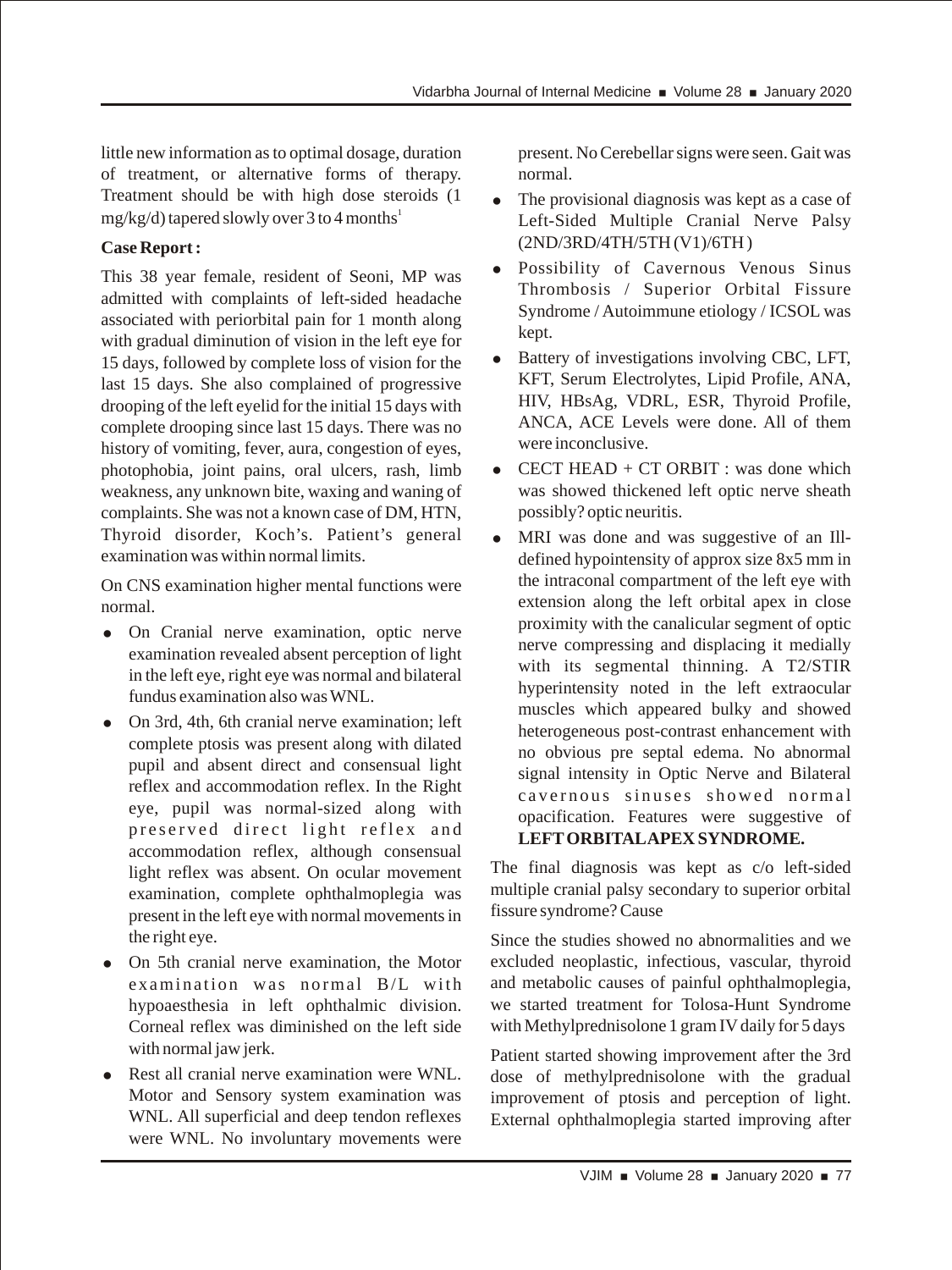

3rd dose and improved completely except for lateral rectus palsy. The patient was discharged thereafter followed by Tab. Prednisolone in tapering doses. On 1 month follow up patient recovered fully without any neurological deficit.

# As no specific cause could be found out after detailed evaluation as well as the steroid responsiveness of the patient's clinical condition, the diagnosis was kept as TOLOSA HUNT SYNDROME.

# **LEFT EYE BEFORE TREATMENT LEFT EYE AFTER TREATMENT**

Ptosis



#### Primary Gaze



Medial Rectus

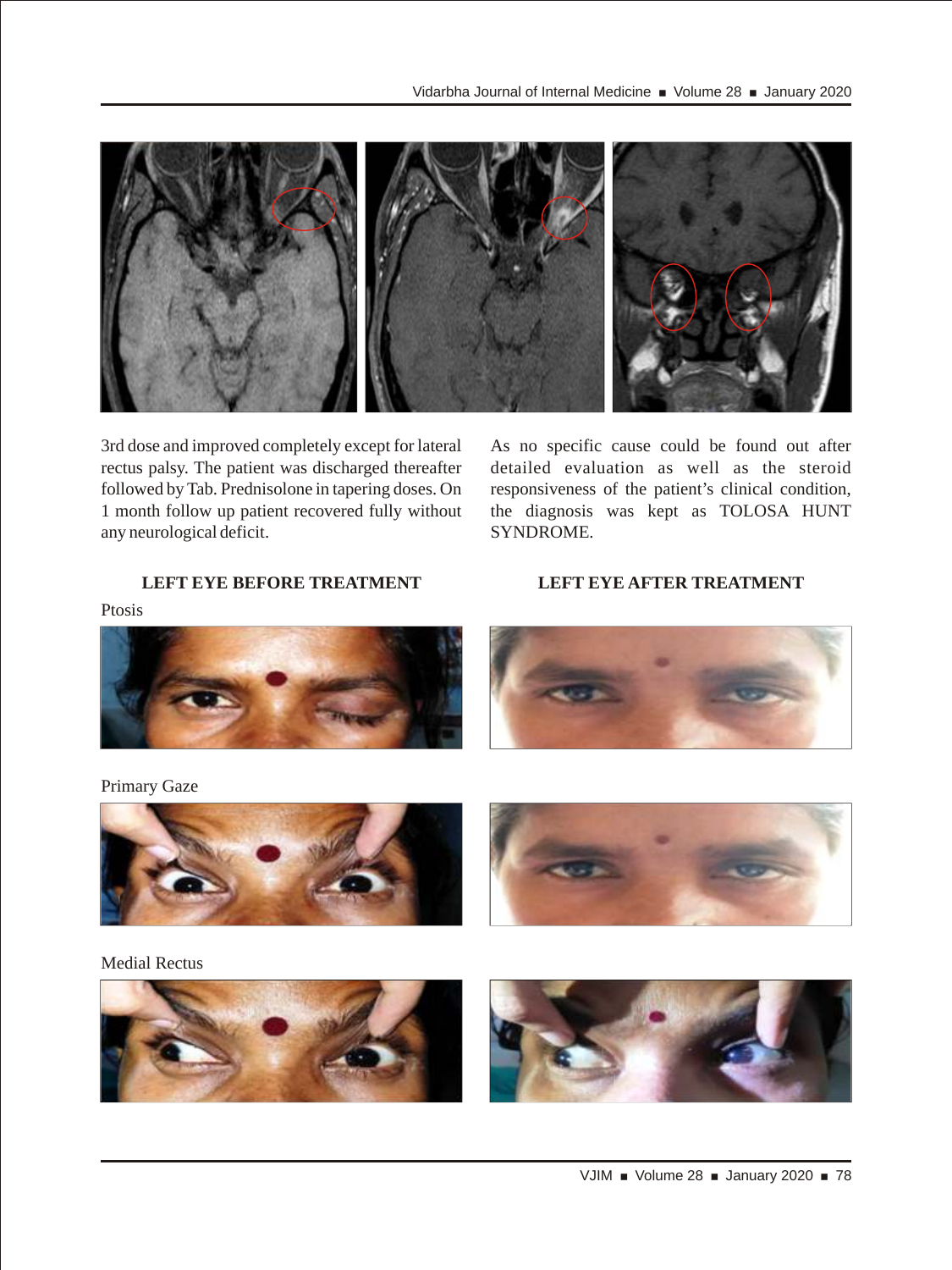## **LEFT EYE BEFORE TREATMENT LEFT EYE AFTER TREATMENT**

Lateral Rectus



Superior Oblique



Superior Rectus





Inferior Oblique





Inferior Rectus



### **Discussion :**

Tolosa-hunt syndrome is a rare syndrome with an estimated annual incidence of one case per million per year and is thought to be caused by idiopathic



granulomatous inflammation of the cavernous sinus. THS is known to be exquisitely responsiveness to glucocorticoid treatment. Though considered a benign condition, permanent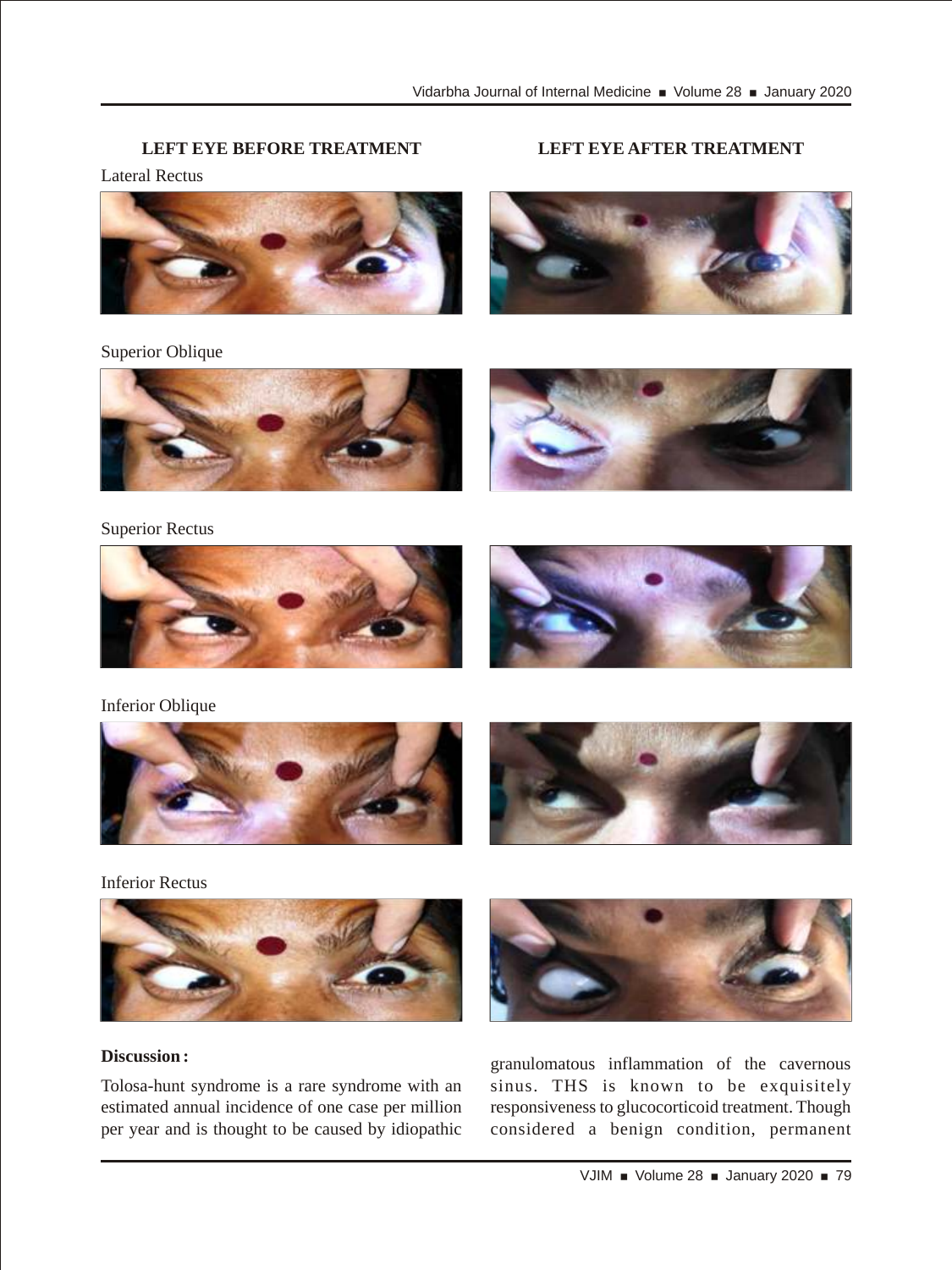neurologic deficits can occur, and relapses are common, often requiring prolonged immuno suppressive therapy.

The typical presentation of headache followed by ophthalmoplegia was present in our patient. As mentioned in IHS guidelines, there was also the involvement of the ophthalmic branch of the trigeminal nerve in the form of hypoaesthesia in the distribution of respective nerve on top of the classic oculomotor, trochlear, and abducens cranial nerve palsies.

Most patients (greater than 75 percent) who present with painful ophthalmoplegia will not have Tolosahunt syndrome. The syndrome of painful ophthalmoplegia may be caused by any process exerting a mass effect on the cavernous sinus. These include a primary intracranial tumor, lymphoma or other local or distant metastatic tumors, aneurysm, carotid-cavernous fistula, carotid dissection, cavernous sinus thrombosis, infection, vasculitis, and sarcoidosis. Of these conditions, tumors and vascular conditions are the most common. As suggested by MRI, all these conditions were ruled out in our patient.

Cases of Tolosa-hunt syndrome have also been reported in patients with inflammatory disorders, such as systemic lupus erythematosus, but this may simply represent an association of the two autoimmune conditions. Howsoever, SLE was ruled out in our patient as her ANA was negative.

Cases of orbital inflammation may be the initial presentation of systemic inflammatory disorders such as sarcoidosis and Wegener's granulomatosis which were ruled out in our case as ACE levels and ANCA were not affirmative.

In addition to these structural compressive lesions, painful ophthalmoplegia can also be caused by diabetic cranial nerve palsy, but HbA1c of our patient came out to be in non-diabetic range, as well in-hospital monitoring of blood sugar levels ruled out diabetes as a cause for her condition. Moreover, diabetes more commonly causes mononeuropathy rather than polyneuropathy.

Orbital pseudotumor is a related condition of idiopathic inflammation involving the orbit. Patients present with painful ophthalmoplegia and orbital signs (proptosis, conjunctival injection, and chemosis). This condition, which is also glucocorticoid responsive, may be identical to Tolosa-hunt syndrome, distinguished only by a different anatomic localization. Therefore, distinguishing between this syndrome and Tolosahunt syndrome is less important than excluding other causes of painful ophthalmoplegia, but as the MRI was suggestive of the involvement of superior orbital fissure only and no evidence of any intraorbital enhancement or mass was present, this condition was also less likely in our patient.

Our patient met the aforementioned criteria and all space-occupying,vascular and autoimmune etiologies were ruled out making a diagnosis of THS more likely

Another important consideration while managing THS is relapses which occur in about one-half of reported patients over an interval of months to years, and appear to be more likely in patients who are younger. Ipsilateral, contralateral, and bilateral relapses have been reported. hence a strict follow up is necessary for years. Managing relapses require repeated investigations to rule out inflammatory and neoplastic disorders such as Sarcoid, Wegener's granulomatosis, and lymphoma.

# **Conclusion :**

In general, it is difficult to exclude alternative diagnoses by clinical features alone. Neuroimaging and other diagnostic tests are generally required. Other clinical signs may be suggestive but are not completely reliable. This case report demonstrates the importance of including THS as a differential diagnosis after all other diagnostic studies rule out more common etiologies. Patient should also be followed up meticulously for early recognition of relapses.